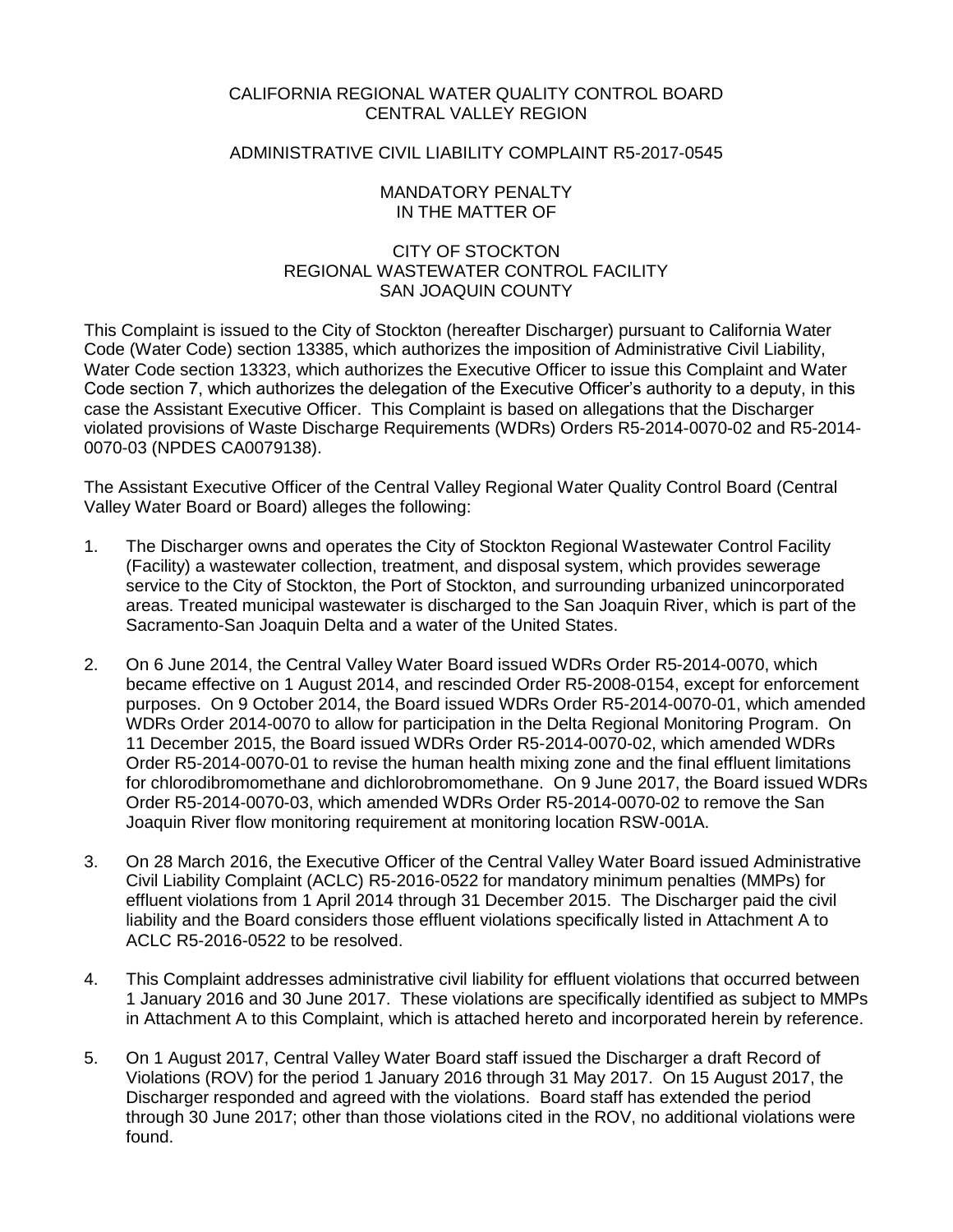6. Water Code section 13385(h) and (i) require assessment of mandatory penalties and state, in part, the following:

Water Code section 13385(h)(1) states:

Notwithstanding any other provision of this division, and except as provided in subdivisions  $(i)$ ,  $(k)$ , and  $(l)$ , a mandatory minimum penalty of three thousand dollars (\$3,000) shall be assessed for each serious violation.

Water Code section 13385 (h)(2) states:

For the purposes of this section, a "serious violation" means any waste discharge that violates the effluent limitations contained in the applicable waste discharge requirements for a Group II pollutant, as specified in Appendix A to Section 123.45 of Title 40 of the Code of Federal Regulations, by 20 percent or more or for a Group I pollutant, as specified in Appendix A to Section 123.45 of Title 40 of the Code of Federal Regulations, by 40 percent or more.

Water Code section 13385 subdivision (i)(1) states, in part:

Notwithstanding any other provision of this division, and except as provided in subdivisions  $(i)$ ,  $(k)$ , and  $(l)$ , a mandatory minimum penalty of three thousand dollars (\$3,000) shall be assessed for each violation whenever the person does any of the following four or more times in any period of six consecutive months, except that the requirement to assess the mandatory minimum penalty shall not be applicable to the first three violations:

- (A) Violates a waste discharge requirement effluent limitation.
- (B) Fails to file a report pursuant to Section 13260.
- (C) Files an incomplete report pursuant to Section 13260.
- (D) Violates a toxicity effluent limitation contained in the applicable waste discharge requirements where the waste discharge requirements do not contain pollutant-specific effluent limitations for toxic pollutants.
- 7. Water Code section 13323 states, in part:

Any executive officer of a regional board may issue a complaint to any person on whom administrative civil liability may be imposed pursuant to this article. The complaint shall allege the act or failure to act that constitutes a violation of law, the provision authorizing civil liability to be imposed pursuant to this article, and the proposed civil liability.

8. WDRs Order R5-2014-0070-02 Effluent Limitations IV.A.1, Table 4, includes, in part, the following effluent limitations:

|                   |                      | <b>Effluent Limitation</b> |                   |                                |  |
|-------------------|----------------------|----------------------------|-------------------|--------------------------------|--|
| <b>Parameter</b>  | Units                | Average<br><b>Monthly</b>  | Average<br>Weekly | <b>Maximum</b><br><b>Daily</b> |  |
| Ammonia Nitrogen, | mg/L                 | 2.4                        |                   | 9.6                            |  |
| Total (as N)      | lbs/day <sup>1</sup> | 1200                       |                   | 4500                           |  |

## **Table 4. Effluent Limitations**

<sup>1</sup> Based on the existing permitted average dry weather flow.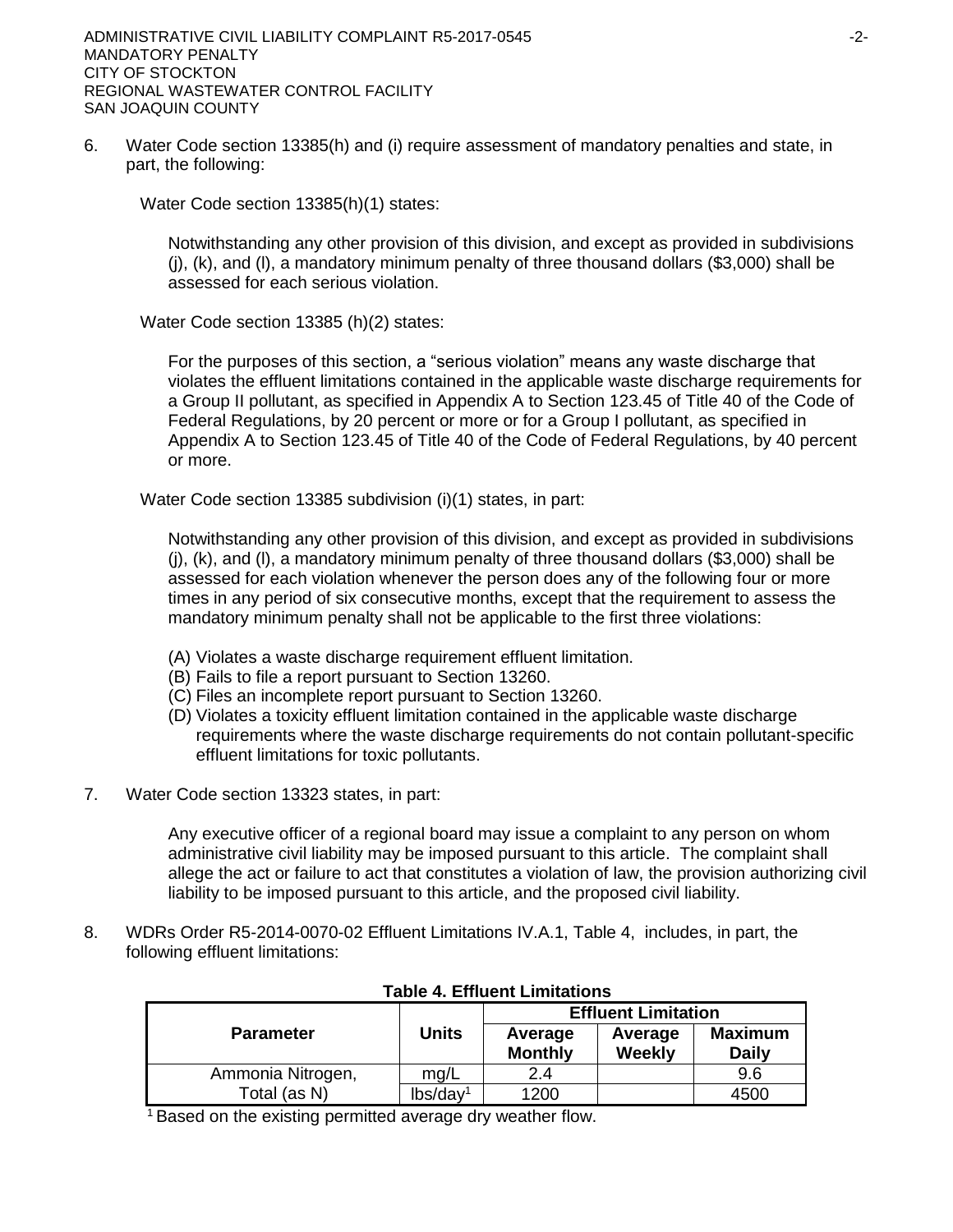- 9. According to the Discharger's self-monitoring reports, the Discharger committed one (1) serious Group I violation of the above effluent limitations contained in WDRs Order R5-2014-0070-02. This violation is defined as serious because measured concentrations of Group I constituents exceeded maximum prescribed levels in WDRs Order R5-2014-0070-02 by 40 percent or more. The mandatory minimum penalty for this serious violation is **three thousand dollars (\$3,000)**.
- 10. According to the Discharger's self-monitoring reports, the Discharger committed one (1) nonserious violation of the above effluent limitation contained in Order R5-2014-0070-02, as shown in Attachment A. This non-serious violation is not subject to mandatory penalty under Water Code section 13385 subdivision (i)(1) because the violation was not preceded by three or more effluent limit violations within 180-day period.
- 11. The total amount of the mandatory penalties assessed for the alleged effluent violations is **three thousand dollars (\$3,000)**. As stated herein, a detailed list of the alleged effluent violations is included in Attachment A. This Complaint addresses administrative civil liability for violations that are specifically identified as subject to mandatory minimum penalties in Attachment A.
- 12. On 21 December 2015, the Executive Officer designated Andrew Altevogt, Assistant Executive Officer, as the Lead Prosecution Officer for all enforcement matters originating in the Central Valley Region. The 21 December 2015 Delegation of Authority also authorizes Andrew Altevogt to issue Administrative Civil Liability Complaints.
- 13. Issuance of this Administrative Civil Liability Complaint to enforce Water Code Division 7, Chapter 5.5 is exempt from the provisions of the California Environmental Quality Act (Pub. Resources Code section 21000 et seq.), in accordance with California Code of Regulations, title 14, section 15321(a)(2).

# **THE CITY OF STOCKTON IS HEREBY GIVEN NOTICE THAT:**

- 1. The Assistant Executive Officer of the Central Valley Water Board proposes that the Discharger be assessed an Administrative Civil Liability in the amount of **three thousand dollars (\$3,000)**.
- 2. A hearing on this matter will be held at the Central Valley Water Board meeting scheduled on **7/8 December 2017**, unless one of the following occurs by **5 October 2017**:
	- a) Waives the hearing by completing the attached form (checking off the box next to Option 1) and returning it to the Central Valley Water Board. In addition, submits payment for the proposed civil liability of **three thousand dollars (\$3,000)** to the State Water Board with a copy of the check to the Central Valley Water Board; or
	- b) Requests to engage in settlement discussions by checking the box next to Option 2 on the attached form, and returning it to the Board along with a letter describing the issues to be discussed. The Central Valley Water Board must agree to the postponement; or
	- c) Requests to delay the hearing by checking off the box next to Option 3 on the attached form, and returning it to the Board along with a letter describing the proposed length of delay and the issues to be discussed. The Central Valley Water Board must agree to the postponement.
- 3. If a hearing on this matter is held, the Central Valley Water Board will consider whether to affirm, reject, or modify the proposed Administrative Civil Liability, or whether to refer the matter to the Attorney General for recovery of judicial civil liability.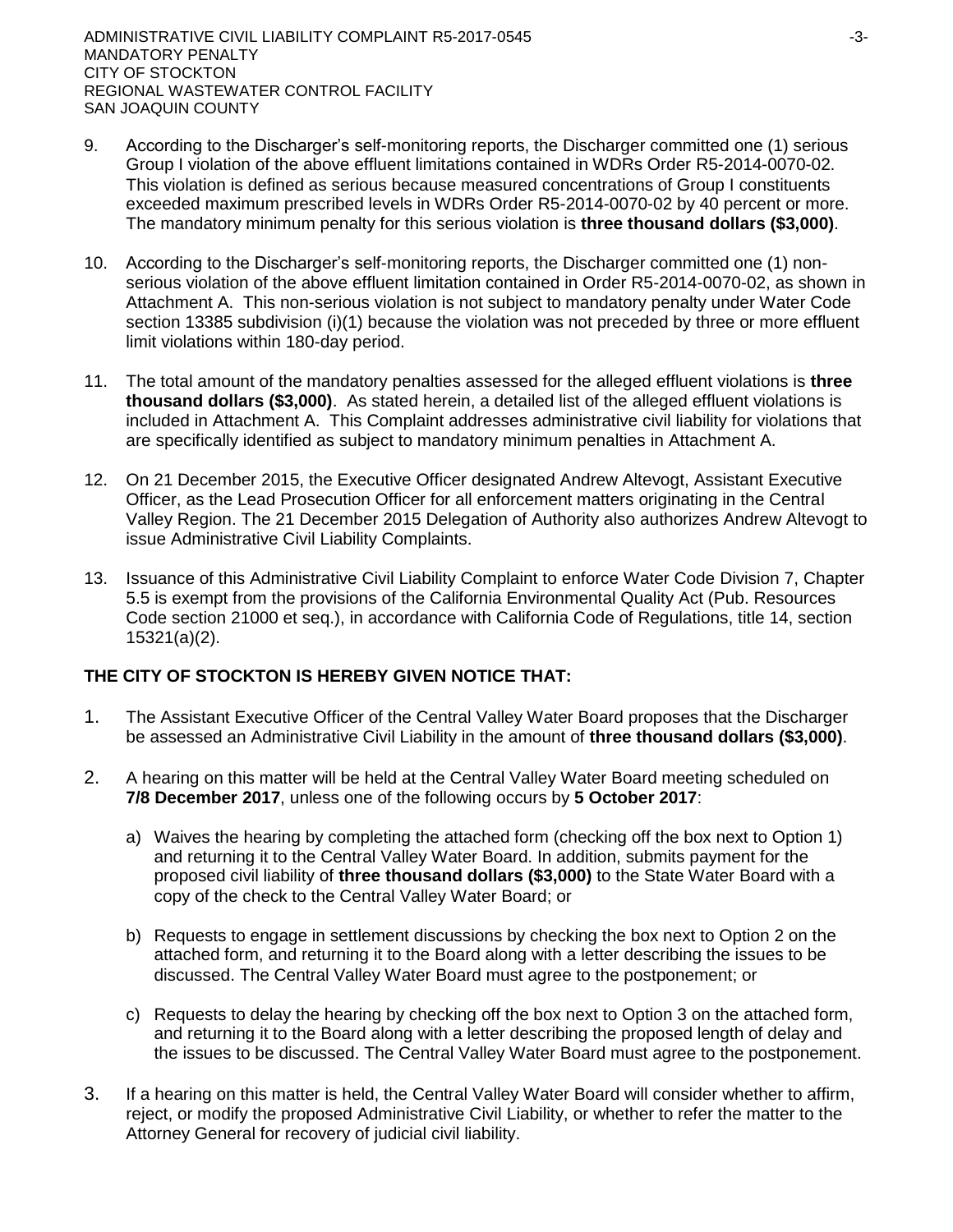4. If this matter proceeds to hearing, the Assistant Executive Officer reserves the right to amend the proposed amount of civil liability to conform to the evidence presented, including but not limited to, increasing the proposed amount to account for the costs of enforcement (including staff, legal and expert witness costs) incurred after the date of the issuance of this Complaint through completion of the hearing.

ANDREW ALTEVOGT, Assistant Executive Officer

11 September 2017 DATE

Attachment A: Record of Violations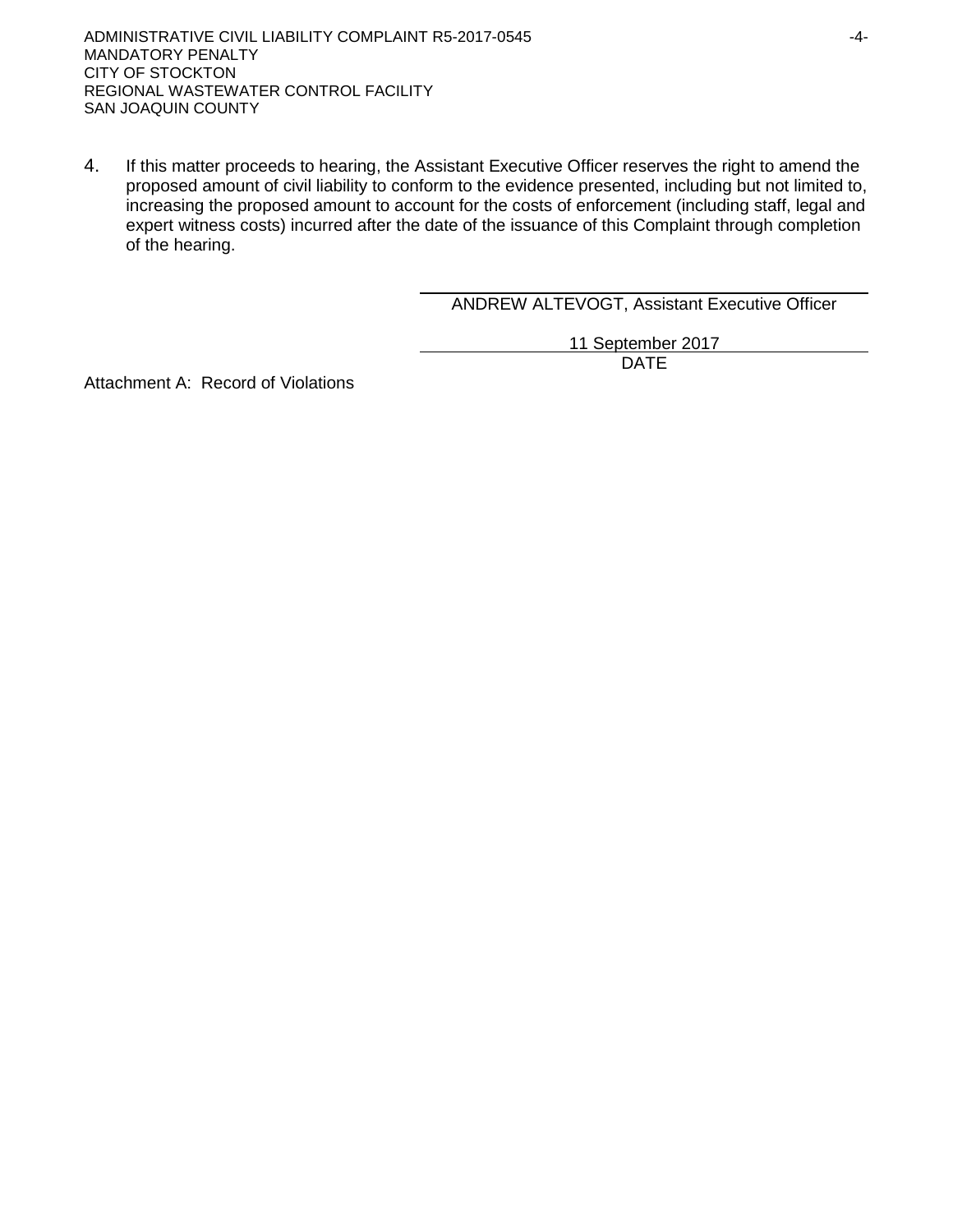## **WAIVER FORM FOR ADMINISTRATIVE CIVIL LIABILITY COMPLAINT**

By signing this waiver, I affirm and acknowledge the following:

I am duly authorized to represent the City of Stockton (hereafter Discharger) in connection with Administrative Civil Liability Complaint R5-2017-0545 (hereafter Complaint). I am informed that California Water Code section 13323, subdivision (b), states that, "a hearing before the regional board shall be conducted within 90 days after the party has been served. The person who has been issued a complaint may waive the right to a hearing."

## **□** *(OPTION 1: Check here if the Discharger waives the hearing requirement and will pay in full.)*

- a. I hereby waive any right the Discharger may have to a hearing before the Central Valley Water Board.
- b. I certify that the Discharger will remit payment for the proposed civil liability in the full amount of **three thousand dollars (\$3,000)** by check that references "ACL Complaint R5-2017-0545" made payable to the *State Water Pollution Cleanup and Abatement Account*. Payment must be received by the State Water Resources Control Board, Accounting Office, Attn: ACL Payment at PO Box 1888, Sacramento, California, 95812-1888 by **5 October 2017**. The waiver and a copy of the check must be submitted to the Central Valley Water Board Attn: Howard Hold at 11020 Sun Center Drive #200, Rancho Cordova, California, 95670 by **5 October 2017**.
- c. I understand the payment of the above amount constitutes a proposed settlement of the Complaint, and that any settlement will not become final until after a 30-day public notice and comment period. Should the Central Valley Water Board receive significant new information or comments during this comment period, the Central Valley Water Board's Assistant Executive Officer may withdraw the complaint, return payment, and issue a new complaint. I also understand that approval of the settlement will result in the Discharger having waived the right to contest the allegations in the Complaint and the imposition of civil liability.
- d. I understand that payment of the above amount is not a substitute for compliance with applicable laws and that continuing violations of the type alleged in the Complaint may subject the Discharger to further enforcement, including additional civil liability.

**□** *(OPTION 2: Check here if the Discharger waives the 90-day hearing requirement in order to engage in settlement discussions***.)** I hereby waive any right the Discharger may have to a hearing before the Central Valley Water Board within 90 days after service of the complaint, but I reserve the ability to request a hearing in the future. I certify that the Discharger will promptly engage the Central Valley Water Board Prosecution Team in settlement discussions to attempt to resolve the outstanding violation(s). By checking this box, the Discharger requests that the Central Valley Water Board delay the hearing so that the Discharger and the Prosecution Team can discuss settlement. It remains within the discretion of the Central Valley Water Board to agree to delay the hearing. Any proposed settlement is subject to the conditions described above under "Option 1."

**□** *(OPTION 3: Check here if the Discharger waives the 90-day hearing requirement in order to extend the hearing date and/or hearing deadlines. Attach a separate sheet with the amount of additional time requested and the rationale.)* I hereby waive any right the Discharger may have to a hearing before the Central Valley Water Board within 90 days after service of the complaint. By checking this box, the Discharger requests that the Central Valley Water Board delay the hearing and/or hearing deadlines so that the Discharger may have additional time to prepare for the hearing. It remains within the discretion of the Central Valley Water Board to approve the extension.

(Print Name and Title)

(Signature)

(Date)